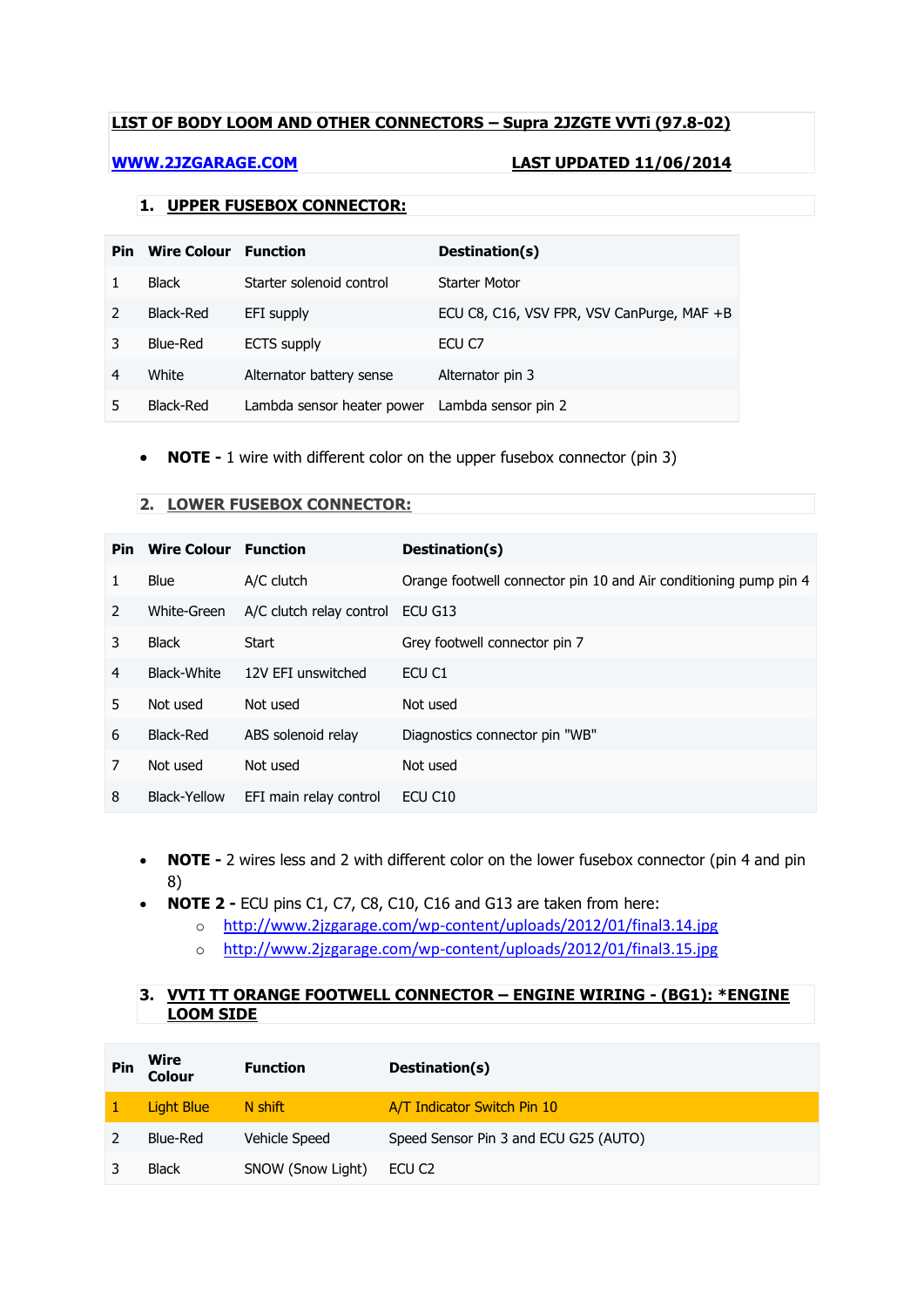| 4  | White-Green           | SOL + Power<br>Steering         | Power Steering Solenoid Pin 1                                                                             |
|----|-----------------------|---------------------------------|-----------------------------------------------------------------------------------------------------------|
| 5  | Purple                | <b>BZ</b>                       | ECU <sub>H19</sub>                                                                                        |
| 6  | N/A                   | No Connection                   | N/A                                                                                                       |
| 7  | <b>Green-White</b>    | P Shift                         | A/T Indicator Switch Pin 7                                                                                |
| 8  | Red                   | Ground                          | Speed sensor pin 2                                                                                        |
| 9  | Yellow-Black          | IND (Slip Control Off<br>Light) | ECU H1                                                                                                    |
| 10 | <b>Blue</b>           | A/C clutch                      | Air conditioning pump pin 4 and Lower fusebox connector pin 10                                            |
| 11 | Pink                  | Vehicle Speed                   | ECU G25                                                                                                   |
| 12 | <b>Black</b>          | Airbag diagnostics              | Diagnostics connector pin "AB"                                                                            |
| 13 | Black-Orange          | Ignition switch                 | ECU <sub>C9</sub>                                                                                         |
| 14 | White-Blue            | SOL - Power steering            | Power steering solenoid pin 2                                                                             |
| 15 | <b>Blue-Black</b>     | Engine warning light            | ECU C6                                                                                                    |
| 16 | <b>Black-Yellow</b>   | PM1 (MAP Vacuum<br>Sensor)      | ECU E9 and MAP pin 2                                                                                      |
| 17 | Light Blue-<br>Yellow | 2 Shift                         | A/T Indicator Switch Pin 2                                                                                |
| 18 | N/A                   | No Connection                   | N/A                                                                                                       |
| 19 | Yellow-<br>Orange     | Coolant temp gauge              | Water temp gauge sensor and grey footwell connector pin 2                                                 |
|    |                       |                                 |                                                                                                           |
| 20 | Purple-White          | A/C signal ground               | Air conditioning pump pin 2                                                                               |
| 21 | Red-White             | Traction diagnostics            | Diagnostics connector pin "TC"                                                                            |
| 22 | Green                 | <b>LP01</b>                     | ECU H <sub>4</sub>                                                                                        |
| 23 | Yellow                | 12V ign                         | Speed sensor pin 1, Reverse light switch pin 2, alternator pin 2 and<br>A/T Indicator Switch Pin 4 (AUTO) |
| 24 | <b>Brown</b>          | Ground                          | Intake manifold bonding point                                                                             |
| 25 | Yellow-Black          | Oil pressure warning            | Grey footwell connector pin 10 and oil pressure switch                                                    |
| 26 | Green-Yellow          | A/C lock sensor                 | A/C Pump pin 1                                                                                            |
| 27 | <b>Green-Black</b>    | L Shift                         | A/T Indicator Switch Pin 3                                                                                |
| 28 | <b>Purple-White</b>   | <b>SPTL</b>                     | <b>ECU H18</b>                                                                                            |
| 29 | <b>Black-White</b>    | Tachometer                      | ECU G20                                                                                                   |
| 30 | Green-<br>Orange      | MT3                             | ECU G7                                                                                                    |
| 31 | <b>Blue-Red</b>       | A/C request                     | ECU G1                                                                                                    |
| 32 | Red-Yellow            | Idle-up                         | ECU G26                                                                                                   |
| 33 | Green                 | Oil level warning               | Oil level sensor pin 1                                                                                    |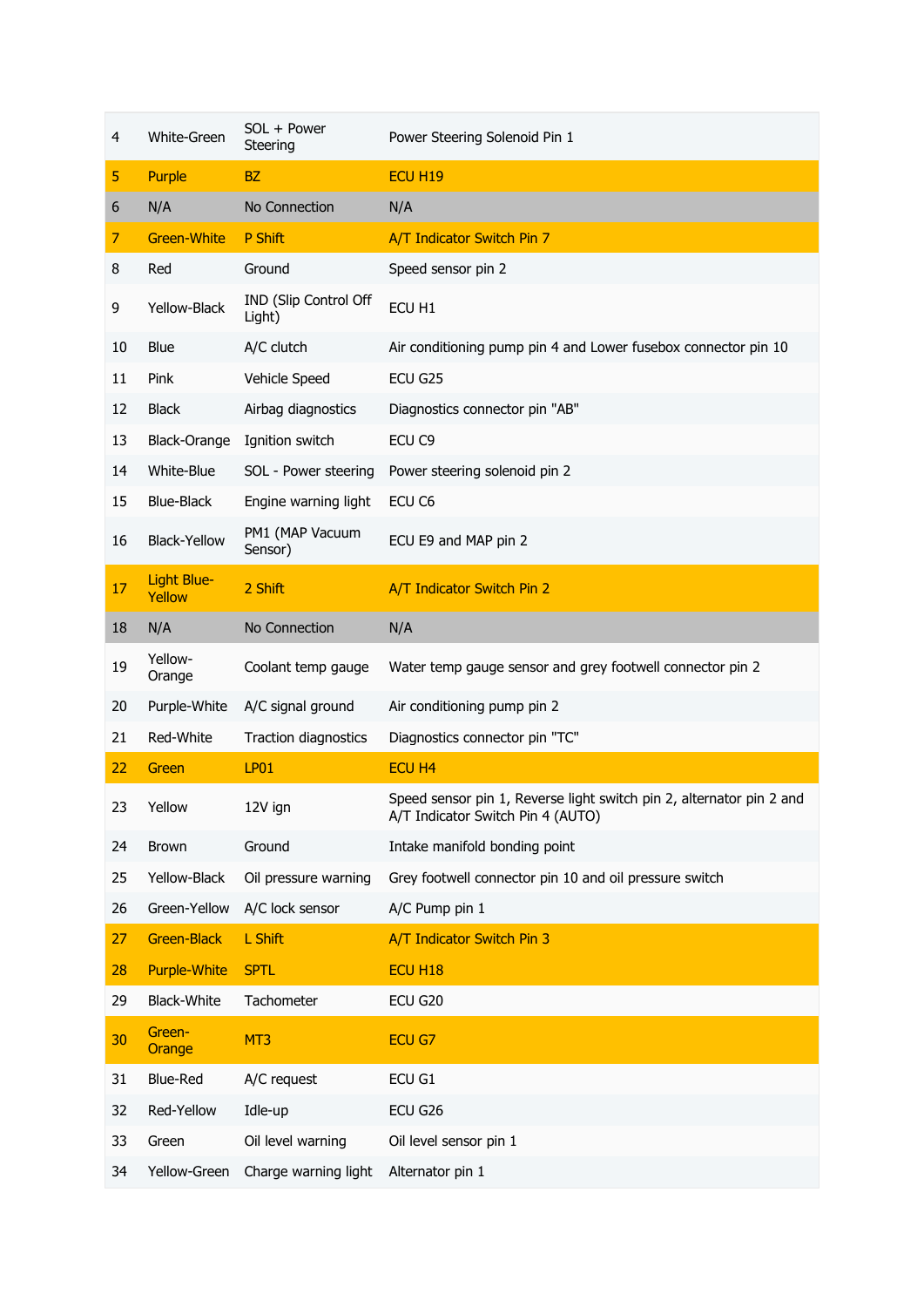| 35 | Green-Yellow LP02 |                                     | ECU H <sub>3</sub>                                               |
|----|-------------------|-------------------------------------|------------------------------------------------------------------|
| 36 | Red-Black         | Reverse gear<br>selected            | Reverse light switch pin 1 and A/T Indicator Switch Pin 8 (AUTO) |
| 37 | Red-Yellow        | 1P03                                | ECU H <sub>17</sub>                                              |
| 38 | White             | <b>CIND (Slip Control</b><br>Light) | ECU H14                                                          |

### **4. VVTI TT ORANGE FOOTWELL CONNECTOR – UNDER DASHBOARD FIREWALL WIRING - (BG1): \*BODY LOOM SIDE**

| Pin | <b>Wire</b><br>Colour   | <b>Function</b>                        | Destination(s)                                                             |
|-----|-------------------------|----------------------------------------|----------------------------------------------------------------------------|
| 1   | <b>Light Blue</b>       | N shift                                | <b>Combination Meter Brown Plug Pin 2</b>                                  |
| 2   | <b>Blue-Red</b>         | Vehicle Speed                          | Combination Meter Grey Plug Pin 1                                          |
| 3   | <b>Black</b>            | SNOW (Snow<br>Light)                   | Tell Tail White Plug G9 Pin 10                                             |
| 4   | White-<br>Green         | SOL + Power<br>Steering                | Power Steering ECU Pin 1                                                   |
| 5   | <b>Purple</b>           | BZ                                     | <b>Combination Meter Brown Plug Pin 9</b>                                  |
| 6   | N/A                     | No Connection                          | N/A                                                                        |
| 7   | Green-<br><b>White</b>  | P Shift                                | <b>Combination Meter Brown Plug Pin 1</b>                                  |
| 8   | Red                     | Ground                                 | Combination Meter Grey Plug Pin 9                                          |
| 9   | Yellow-<br><b>Black</b> | <b>IND (Slip Control</b><br>Off Light) | Tell Tail White Plug G9 Pin 3                                              |
| 10  | <b>Blue</b>             | A/C clutch                             | A/C ECU Orange Plug G21 Pin 7                                              |
| 11  | Pink                    | Vehicle Speed                          | Combination Meter Grey Plug Pin 1                                          |
| 12  | <b>Black</b>            | Airbag diagnostics                     | 10A Fuse Electronics and White Connector Instrumental to Cowl GC2<br>Pin 2 |
| 13  | Black-<br>Orange        | Ignition switch                        | 7.5A Fuse Ignition                                                         |
| 14  | White-Blue              | SOL - Power<br>steering                | Power steering ECU Pin 2                                                   |
| 15  | <b>Blue-Black</b>       | Engine warning<br>light                | Tell Tail White Plug G28 Pin 2                                             |
| 16  | Black-<br>Yellow        | PM1 (MAP Vacuum<br>Sensor)             | Combination Meter Blue Plug Pin 10                                         |
| 17  | Light Blue-<br>Yellow   | 2 Shift                                | <b>Combination Meter Brown Plug Pin 6</b>                                  |
| 18  | N/A                     | No Connection                          | N/A                                                                        |
| 19  | Yellow-<br>Orange       | Coolant temp<br>gauge                  | Combination Meter Blue Plug Pin 13                                         |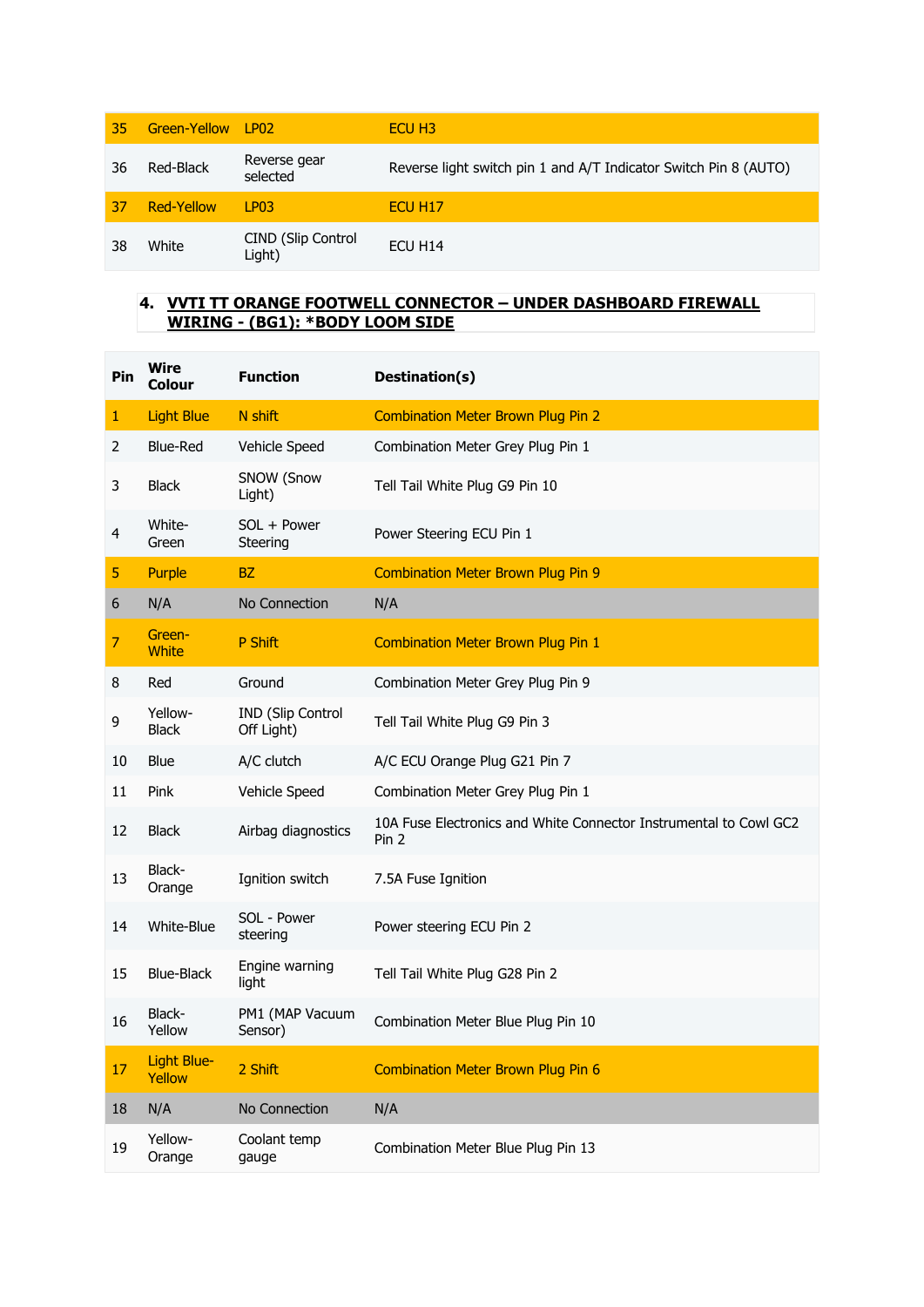| 20 | Purple-<br>White        | A/C signal ground            | A/C Control Switch Orange Plug G16 Pin 13                                                                                 |
|----|-------------------------|------------------------------|---------------------------------------------------------------------------------------------------------------------------|
| 21 | Red-White               | Traction<br>diagnostics      | White Connector Instrumental to Cowl GC2 Pin 11                                                                           |
| 22 | Green                   | <b>LP01</b>                  | <b>Combination Meter Brown Plug Pin 13</b>                                                                                |
| 23 | Yellow                  | 12V ign                      | Tell Tail White Plug G9 Pin 9, Tell Tail White Plug G28 Pin 3 and 10A<br><b>Fuse Meters</b>                               |
| 24 | <b>Brown</b>            | Ground                       | Combination Meter Blue Plug Pin 12                                                                                        |
| 25 | Yellow-<br><b>Black</b> | Oil pressure<br>warning      | Tell Tail White Plug G28 Pin 10                                                                                           |
| 26 | Green-<br>Yellow        | A/C lock sensor              | A/C ECU Orange Plug G21 Pin 22                                                                                            |
| 27 | <b>Green-Black</b>      | L Shift                      | <b>Combination Meter Brown Plug Pin 7</b>                                                                                 |
| 28 | Purple-<br><b>White</b> | <b>SPTL</b>                  | <b>Combination Meter Brown Plug Pin 8</b>                                                                                 |
| 29 | <b>Black-White</b>      | <b>Tachometer</b>            | Combination Meter Blue Plug Pin 4 and A/C ECU Orange Plug G21 Pin<br>21                                                   |
| 30 | Green-<br>Orange        | MT <sub>3</sub>              | NSSD - Shift Select Switch Pin 1                                                                                          |
| 31 | <b>Blue-Red</b>         | A/C request                  | A/C ECU Orange Plug G19 Pin 6                                                                                             |
| 32 | Red-Yellow              | Idle-up                      | Diode Idle-up Pin 2                                                                                                       |
| 33 | Green                   | Oil level warning            | Combination Meter Grey Plug Pin 3                                                                                         |
| 34 | Yellow-<br>Green        | Charge warning<br>light      | Combination Meter Grey Plug Pin 5, Tell Tail White Plug G9 Pin 15 and<br>Orange Instrumental to Cowl Connector GC1 Pin 14 |
| 35 | Green-<br>Yellow        | <b>LP02</b>                  | <b>Combination Meter Brown Plug Pin 12</b>                                                                                |
| 36 | Red-Black               | Reverse gear<br>selected     | Combination Meter Brown Plug Pin 10 and Orange Plug Instrumental<br>to Floor GJ1 Pin 12                                   |
| 37 | <b>Red-Yellow</b>       | LP <sub>03</sub>             | <b>Combination Meter Brown Plug Pin 11</b>                                                                                |
| 38 | White                   | CIND (Slip Control<br>Light) | Tell Tail White Plug G9 Pin 2                                                                                             |

## **5. VVTI TT GREY FOOTWELL CONNECTOR:**

| Pin. | <b>Wire Colour</b> Function |                    | Destination(s)                                              |
|------|-----------------------------|--------------------|-------------------------------------------------------------|
|      | Black-White                 | 12V Ignition       | Coilpacks pin 1 and small igniter pin 2 and condensor pin 2 |
|      | Yellow-Red                  | Coolant temp gauge | Orange footwell connector pin 19                            |
|      | N/A                         | No Connection      | N/A                                                         |
| 4    | Purple-White                | Fuel pump control  | ECU C5                                                      |
| 5    | N/A                         | No Connection      | N/A                                                         |
| 6    | N/A                         | No Connection      | N/A                                                         |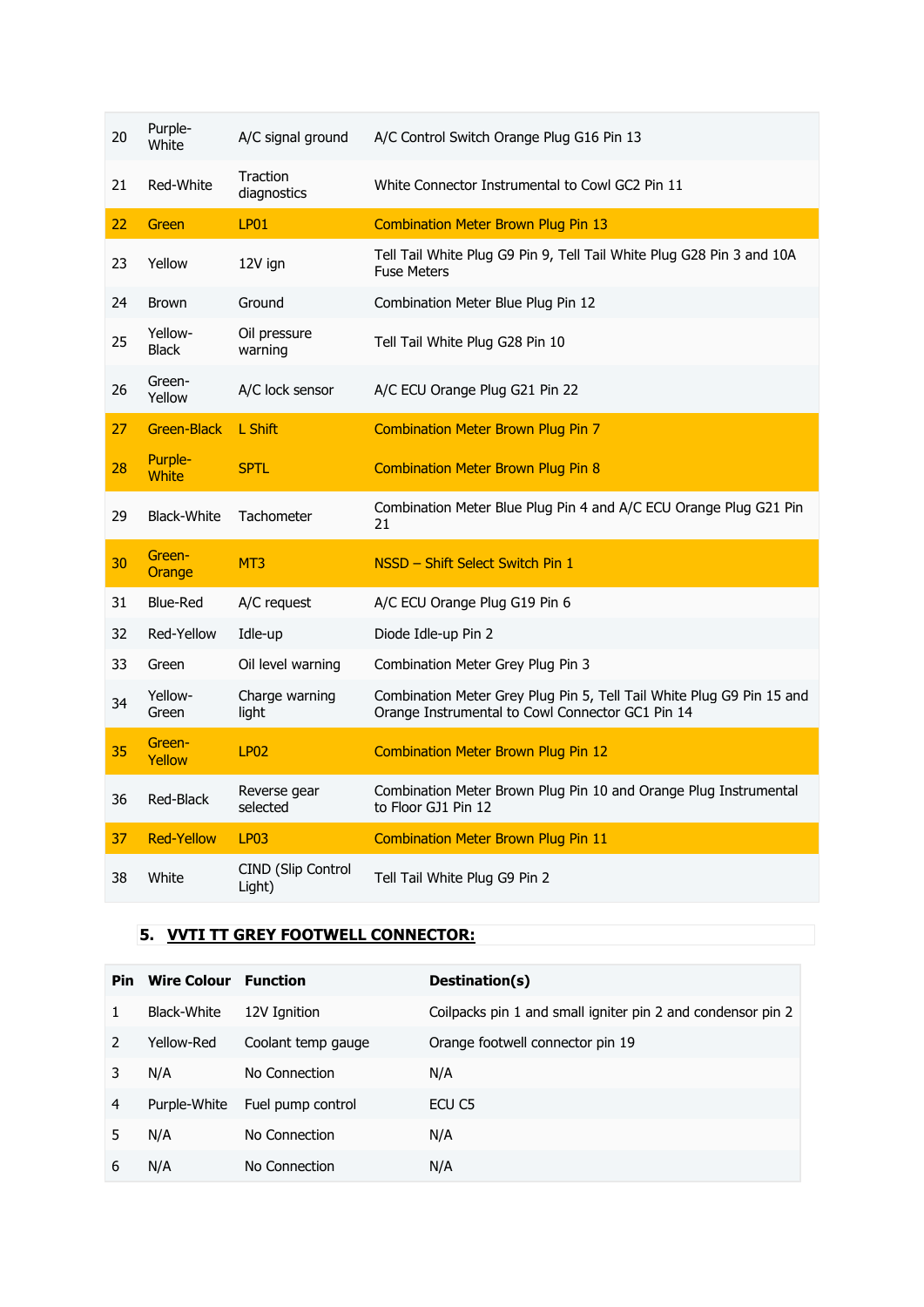| 7  | <b>Black</b>       | Start                    | ECU G2 and lower fuse box connector pin 3                |
|----|--------------------|--------------------------|----------------------------------------------------------|
| 8  | N/A                | No Connection            | N/A                                                      |
| 9  | <b>Black-White</b> | 12V Ignition             | Injectors pin 2                                          |
| 10 | Yellow-Black       | Oil pressure warning     | Orange footwell connector pin 25 and oil pressure switch |
| 11 | Green-White        | Brake light              | ECU G6                                                   |
| 12 | Green              | Fuel pump ECU "D1"       | ECU <sub>C4</sub>                                        |
| 13 | N/A                | No Connection            | N/A                                                      |
| 14 | Orange             | ABS (EXO – ABS Computer) | ECU G21                                                  |
| 15 | Yellow             | Unknown (Traction)       | Diagnostics connector pin "TS"                           |
| 16 | <b>Blue</b>        | ABS warning light        | Diagnostics connector pin "WA"                           |
| 17 | N/A                | No Connection            | N/A                                                      |
| 18 | N/A                | No Connection            | N/A                                                      |
| 19 | <b>Blue-White</b>  | <b>Unknown</b>           | Diagnostics connector pin "OP4"                          |
| 20 | N/A                | No Connection            | N/A                                                      |

# **6. VVTI TT WHITE FOOTWELL CONNECTOR:**

|    | <b>Pin Wire Colour Function</b> |                               | Destination(s)        |
|----|---------------------------------|-------------------------------|-----------------------|
| 1  | Pink                            | Unknown                       | ECU <sub>C3</sub>     |
| 2  | N/A                             | No Connection                 | N/A                   |
| 3  | N/A                             | No Connection                 | N/A                   |
| 4  | Black-White                     | SIL (Diagnostic Connector)    | ECU C11               |
| 5  | Yellow-Red                      | FRO (ABS Computer)            | ECU H7                |
| 6  | Blue-Orange                     | FLO (ABS Computer)            | ECU H8                |
| 7  | Red-Blue                        | TC (Diagnostic Connector)     | ECU G5                |
| 8  | White-Black                     | <b>ECU Ground</b>             | ECU C <sub>22</sub>   |
| 9  | <b>Brown</b>                    | <b>GND</b>                    | ECU D9, D21, D31, E17 |
| 10 | Red                             | <b>Unknown</b>                | ECU G14               |
| 11 | <b>Black</b>                    | Unknown                       | ECU G4                |
| 12 | Yellow                          | MSW (Slip Control Off Switch) | ECU H <sub>2</sub>    |
| 13 | N/A                             | No Connection                 | N/A                   |
| 14 | N/A                             | No Connection                 | N/A                   |
| 15 | Green-Red                       | RRO (ABS Computer)            | ECU G18               |
| 16 | Purple-White                    | RLO (ABS Computer)            | ECU G19               |

## **7. VVTI TT THROTTLE VALVE MOTOR**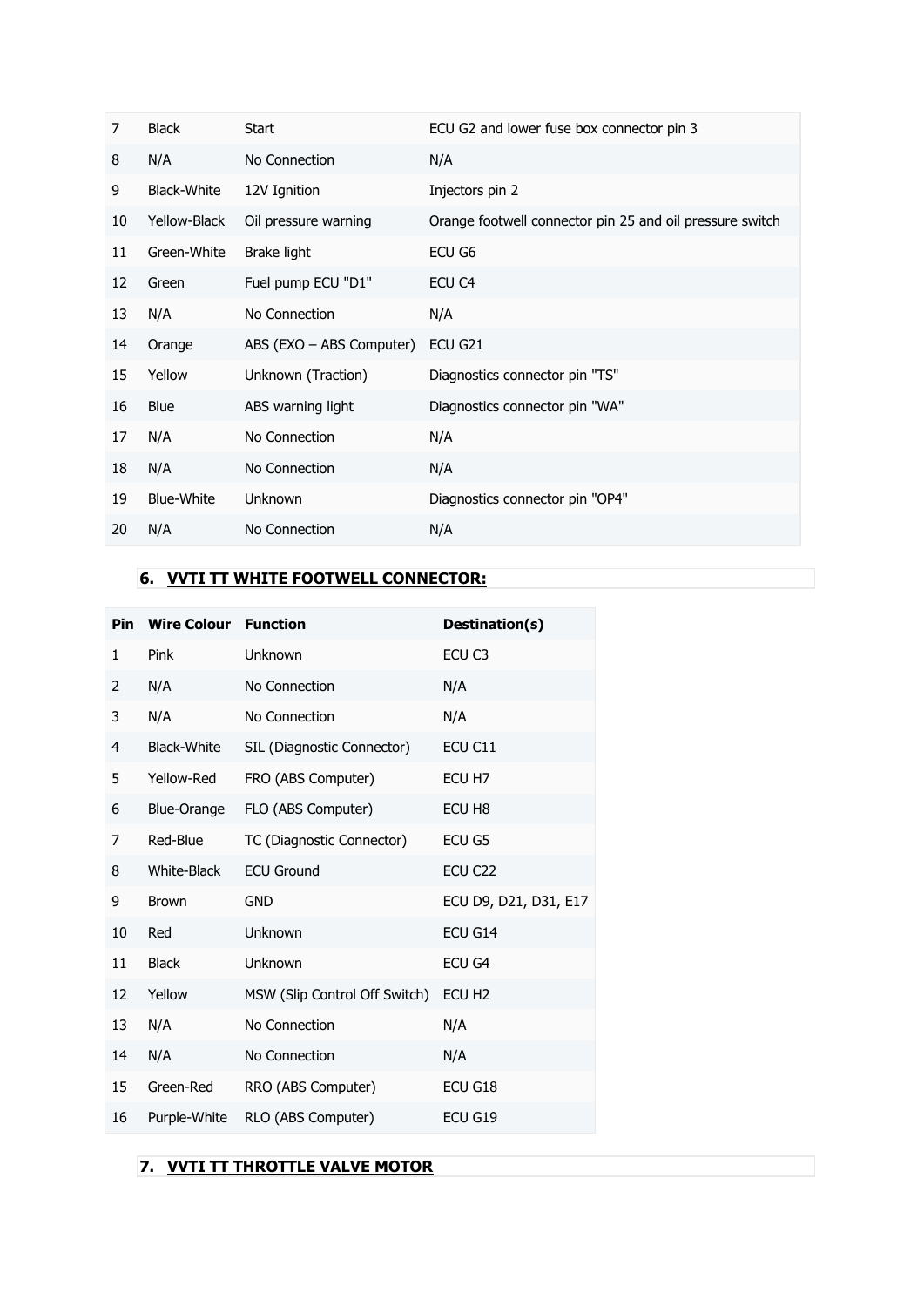| <b>Pin</b>    | <b>Wire Colour</b> Function |                                      | Destination(s)      |
|---------------|-----------------------------|--------------------------------------|---------------------|
|               | <b>Black</b>                | M- (Throttle Valve Motor)            | ECU D7              |
| $\mathcal{P}$ | White                       | M+ (Throttle Valve Motor)            | ECU D <sub>8</sub>  |
| 3             | Yellow-Red                  | CL- (Throttle Valve Motor -ve)       | ECU D <sub>19</sub> |
| 4             | Green-Red                   | $CL+$ (Throttle Valve Motor $+12v$ ) | ECU D20             |

## **8. VVTI TT ACCELERATION SENSOR**

| Pin | Wire<br>Colour    | <b>Function</b>                | Destination(s)                                                                    |
|-----|-------------------|--------------------------------|-----------------------------------------------------------------------------------|
|     | Blue-Black        | VPA2 (Accel Sensor PPS<br>Sub) | ECU E16                                                                           |
|     | <b>Blue-White</b> | VPA (Accel Sensor PPS<br>Main) | FCU F <sub>15</sub>                                                               |
| 3   | White-Black       | E2 (Accel Sensor GND)          | MAF Pin2, Throttle Pos Sensor Pin4, Vacuum Sensor Pin1, Water<br>Temp Sensor Pin1 |
| 4   | <b>Blue-Red</b>   | VC (Accel Sensor +5v)          | ECU E2, Throttle Pos Sensor Pin1, Vacuum Sensor Pin3                              |

## **9. VVTI TT THROTTLE POSITION SENSOR**

| Pin | Wire<br>Colour   | <b>Function</b>                   | Destination(s)                                                             |
|-----|------------------|-----------------------------------|----------------------------------------------------------------------------|
|     | Blue-Red         | VC (Throttle Pos Sensor<br>$+5v)$ | ECU E2, Accel Sensor Pin4, Vacuum Sensor Pin3                              |
|     | Yellow           | VTA (Throttle Pos Sensor<br>Main) | ECU E23                                                                    |
|     | Yellow-<br>Green | VTA2 (Throttle Pos Sensor<br>Sub) | ECU E24                                                                    |
| 4   | White-Black      | E2 (Throttle Pos Sensor<br>GND)   | MAF Pin2, Accel Sensor Pin3, Vacuum Sensor Pin1, Water<br>Temp Sensor Pin1 |

- **NOTE -** Some more connectors while I was investigating why my DBW is not working...
- **NOTE 2 -** This I have to check for sure VTA/VTA2:

 $\circ$  0.3-0.8V with the ignition switch on and the throttle valve fully closed

 $\overline{\circ}$  3.2-4.9V with the ignition switch on and the throttle valve fully open

## **10. FACELIFT ABS ECU (89541-14060) - SZ, SZR, RZS - (\* W/ TRACTION)**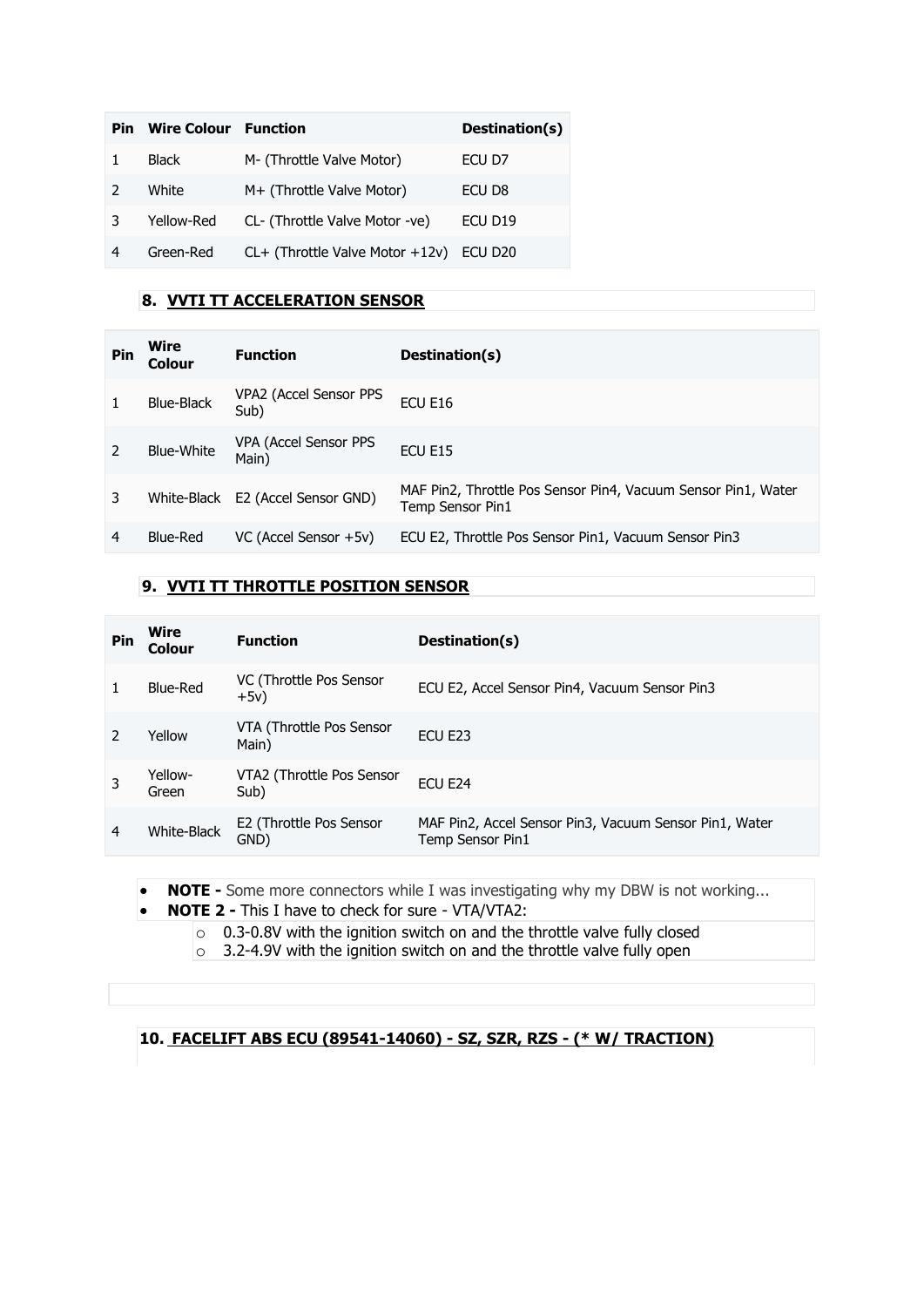A19 @

|  |  |  | z<br>x 7     | 8 9 |      |  |
|--|--|--|--------------|-----|------|--|
|  |  |  | $6$ $x$ $18$ |     | 1920 |  |
|  |  |  |              |     |      |  |

| <b>Pin</b> |                  | <b>Symbol</b> Wire Colour | Destination(s)                 |
|------------|------------------|---------------------------|--------------------------------|
| 1          | <b>SFRR</b>      | Yellow-Red                | ABS Actuator Pin B6            |
| 2          | GND1             | <b>White-Black</b>        | Ground                         |
| 3          | FR+              | Red                       | Right Front Speed Sensor Pin 2 |
| 4          | <b>SFRH</b>      | Yellow                    | <b>ABS Actuator Pin B2</b>     |
| $5*$       | <b>RRO</b>       | Green-Red                 | ECU G18 VVTi / TRC ECU nonVVTi |
| $6*$       | <b>FLO</b>       | LightBlue-Orange          | ECU H8 VVTi / TRC ECU nonVVTi  |
| 7          | <b>MR</b>        | Violet                    | ABS Motor Relay Pin A4         |
| 8          | $R+$             | Violet-White              | ABS Motor Relay Pin A3         |
| 9          | <b>MT</b>        | Green-White               | ABS Actuator Pin A3            |
| 10         | <b>SFLH</b>      | <b>Black-Yellow</b>       | ABS Actuator Pin B1            |
| 11         | <b>SFLR</b>      | <b>Black-Red</b>          | ABS Actuator Pin B5            |
| $12*$      | <b>EXO</b>       | Orange                    | ECU G21 VVTi / Pin 11 nonVVTi  |
| 13         | GND <sub>2</sub> | <b>White-Black</b>        | Ground                         |
| 14         | FR-              | LightBlue                 | Right Front Speed Sensor Pin 1 |
| $15*$      | <b>FRO</b>       | Yellow-Red                | ECU H7 VVTi / TRC ECU nonVVTi  |
| 16         | <b>AST</b>       | Yellow-Green              | ABS Actuator Pin A5            |
| $17*$      | <b>RLO</b>       | Violet-White              | ECU G19 VVTi / TRC ECU nonVVTi |
| 18         | <b>SR</b>        | LightBlue-Black           | ABS Solenoid Relay Pin B1      |
| 19         | $FL+$            | White                     | Left Front Speed Sensor Pin 2  |
| 20         | FL-              | <b>Black</b>              | Left Front Speed Sensor Pin 1  |
| 21         | <b>SRH</b>       | Pink                      | <b>ABS Actuator Pin B4</b>     |

**A:**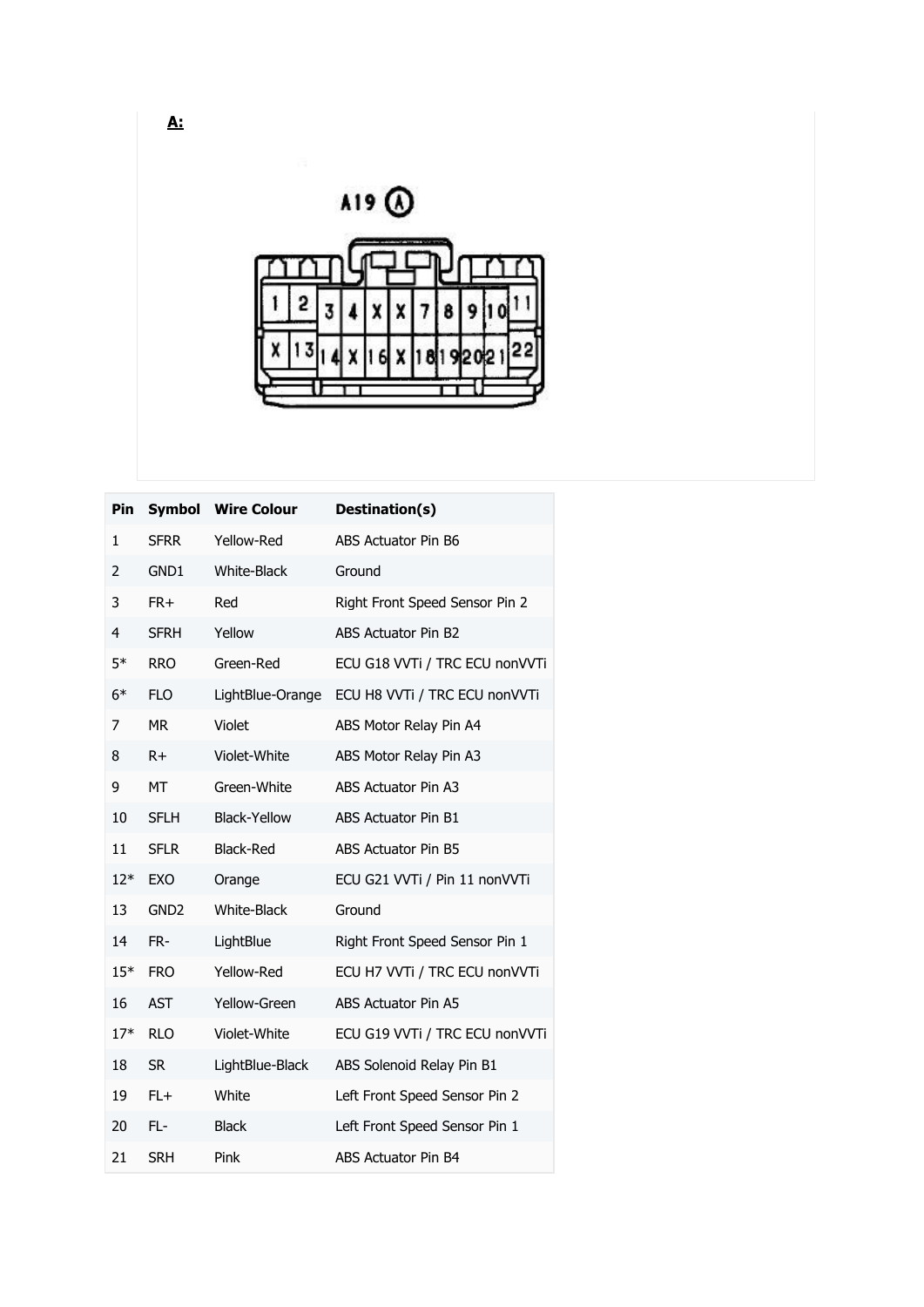

|    |            | Pin Symbol Wire Colour | Destination(s)                                       |
|----|------------|------------------------|------------------------------------------------------|
| 1  | $RR+$      | LightBlue              | Right Rear Speed Sensor Pin 1                        |
| 2  | IG1        | <b>Black-Red</b>       | <b>Ignition Switch</b>                               |
| 3  | $RL+$      | Violet                 | Left Rear Speed Sensor Pin 1                         |
| 4  | WA         | LightBlue              | ABS Warning Light Pin 4                              |
| 5  | N/A        | N/A                    | N/A                                                  |
| 6  | N/A        | N/A                    | N/A                                                  |
| 7  | RR-        | Pink                   | Right Rear Speed Sensor Pin 2                        |
| 8  | TS         | Yellow                 | TDCL (Data Link Connector 1 Pin 16)                  |
| 9  | TC         | Red                    | TDCL (Data Link Connector 2 Pin 4)                   |
| 10 | RL-        | LightGreen             | Left Rear Speed Sensor Pin 2                         |
| 11 | D/G        |                        | LightGreen-Black TDCL (Data Link Connector 2 Pin 14) |
| 12 | <b>STP</b> | Green-White            | Stop Light Switch Pin 1                              |

**11. FACELIFT ABS ECU (89541-14070) - RZ**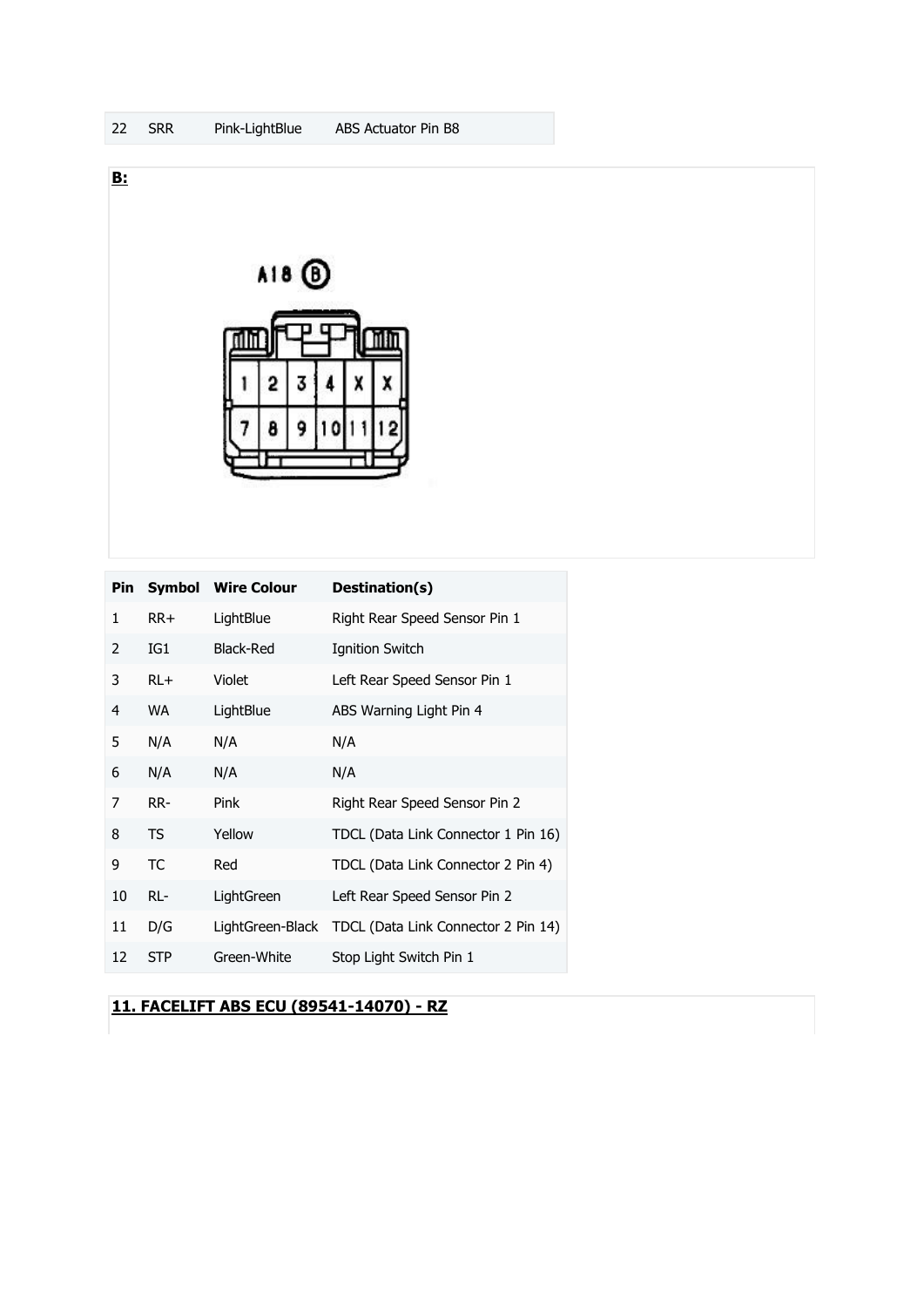

| <b>Pin</b>   | <b>Symbol</b>   | <b>Wire Colour</b>   | Destination(s)                      |
|--------------|-----------------|----------------------|-------------------------------------|
| $\mathbf{1}$ | <b>SFRR</b>     | Yellow-Red           | ABS Actuator Pin B5                 |
| 2            | <b>SFRH</b>     | Yellow               | ABS Actuator Pin B1                 |
| 3            | <b>VGS</b>      | <b>Black</b>         | ABS Deceleration Sensor Pin 3       |
| 4            | GL <sub>1</sub> | Red                  | ABS Deceleration Sensor Pin 1       |
| 5            | <b>STP</b>      | Green-White          | Stop Light Switch Pin 1             |
| 6            | <b>RRO</b>      | Green-Red            | ECU G18 VVTi / TRC ECU nonVVTi      |
| 7            | <b>FRO</b>      | Yellow-Red           | ECU H7 VVTi / TRC ECU nonVVTi       |
| 8            | <b>TC</b>       | Red                  | TDCL (Data Link Connector 2 Pin 4)  |
| 9            | RL-             | LightGreen           | Left Rear Speed Sensor Pin 2        |
| 10           | $RR+$           | LightBlue            | Right Rear Speed Sensor Pin 1       |
| 11           | <b>WA</b>       | LightBlue            | ABS Warning Light Pin 4             |
| 12           | GND1            | <b>White-Black</b>   | Ground                              |
| 13           | IG1             | <b>Black-Red</b>     | <b>Ignition Switch</b>              |
| 14           | <b>SRLR</b>     | Red-LightBlue        | ABS Actuator Pin B7                 |
| 15           | <b>SRLH</b>     | Pink-Black           | ABS Actuator Pin B3                 |
| 16           | GL <sub>2</sub> | White                | ABS Deceleration Sensor Pin 5       |
| 17           | <b>GGND</b>     | Green                | ABS Deceleration Sensor Pin 2       |
| 18           | EXO             | Orange to Yellow-Red | ECU Pin G21 VVTi / Pin 11 nonVVTi   |
| 19           | <b>RLO</b>      | Violet-White         | ECU G19 / TRC ECU nonVVTi           |
| 20           | <b>FLO</b>      | LightBlue-Orange     | ECU H8 / TRC ECU nonVVTi            |
| 21           | <b>TS</b>       | Yellow               | TDCL (Data Link Connector 1 Pin 16) |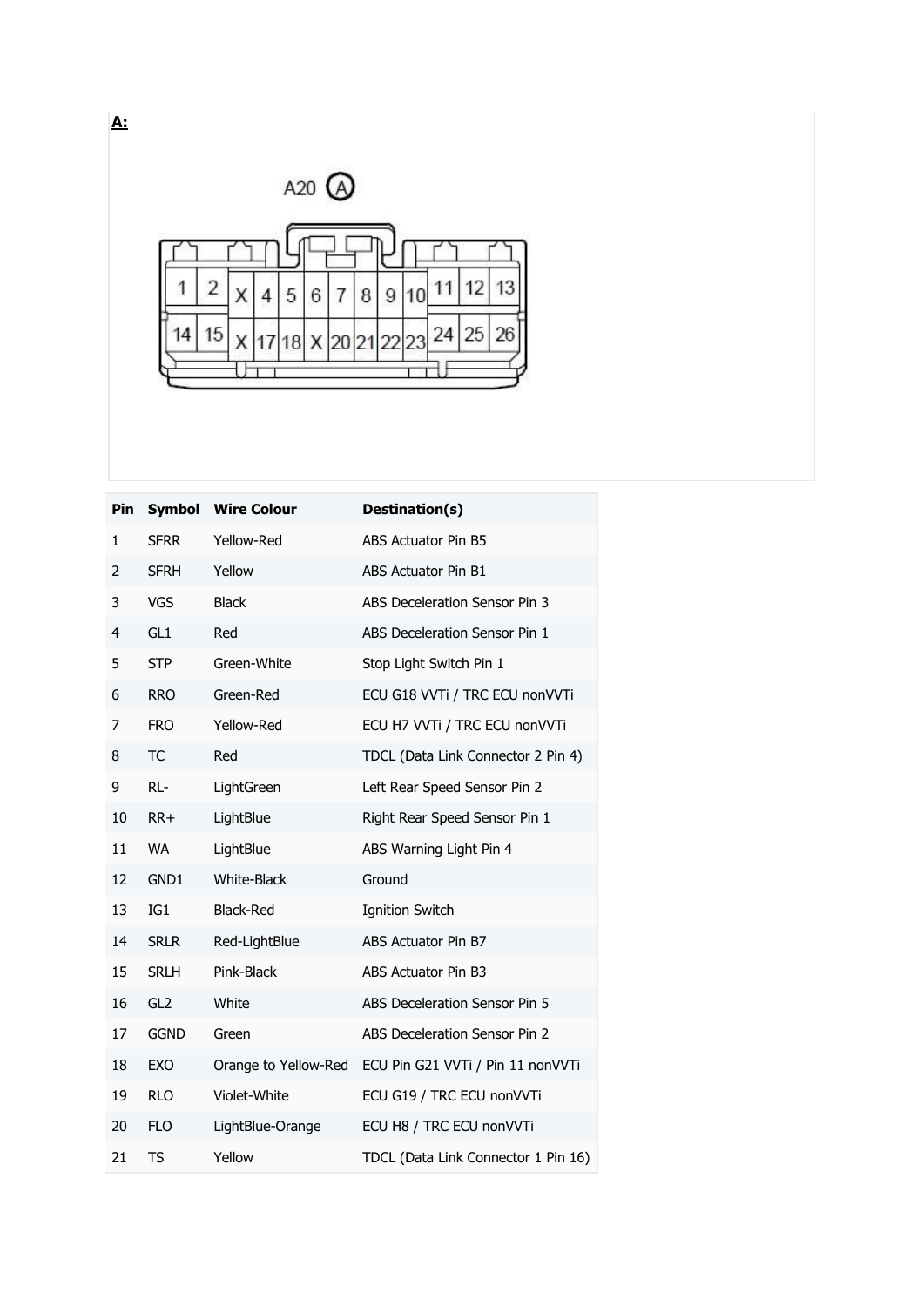| 22 | $R1 +$           | Violet           | Left Rear Speed Sensor Pin 1        |
|----|------------------|------------------|-------------------------------------|
| 23 | RR-              | Pink             | Right Rear Speed Sensor Pin 2       |
| 24 | D/G              | LightGreen-Black | TDCL (Data Link Connector 2 Pin 14) |
| 25 | GND <sub>2</sub> | White-Black      | Ground                              |
| 26 | $R+$             | Violet-White     | ABS Motor Relay Pin 3               |



**B:**

| Pin |             | <b>Symbol</b> Wire Colour | Destination(s)                           |
|-----|-------------|---------------------------|------------------------------------------|
| 1   | MR.         | Violet                    | ABS Motor Relay Pin 4                    |
| 2   | FL-         | <b>Black</b>              | Left Front Speed Sensor Pin 1            |
| 3   | FR+         | Red                       | Right Front Speed Sensor Pin 2           |
| 4   | <b>AST</b>  | Yellow-Green              | ABS Actuator Pin A5                      |
| 5   | <b>SFLH</b> | Black-Yellow              | ABS Actuator Pin B2                      |
| 6   | <b>SFLR</b> | Black-Red                 | ABS Actuator Pin B6                      |
| 7   | <b>SR</b>   |                           | LightBlue-Black ABS Solenoid Relay Pin 6 |
| 8   | $FL+$       | White                     | Left Front Speed Sensor Pin 2            |
| 9   | FR-         | LightBlue                 | Right Front Speed Sensor Pin 1           |
| 10  | МT          | Green-White               | ABS Actuator Pin A3                      |
| 11  | <b>SRRH</b> | Pink                      | ABS Actuator Pin B3                      |
| 12  | <b>SRRR</b> | Pink-LightBlue            | ABS Actuator Pin B8                      |

**12. FACELIFT ABS Actuator (44510-14090) - - SZ, SZR, RZS**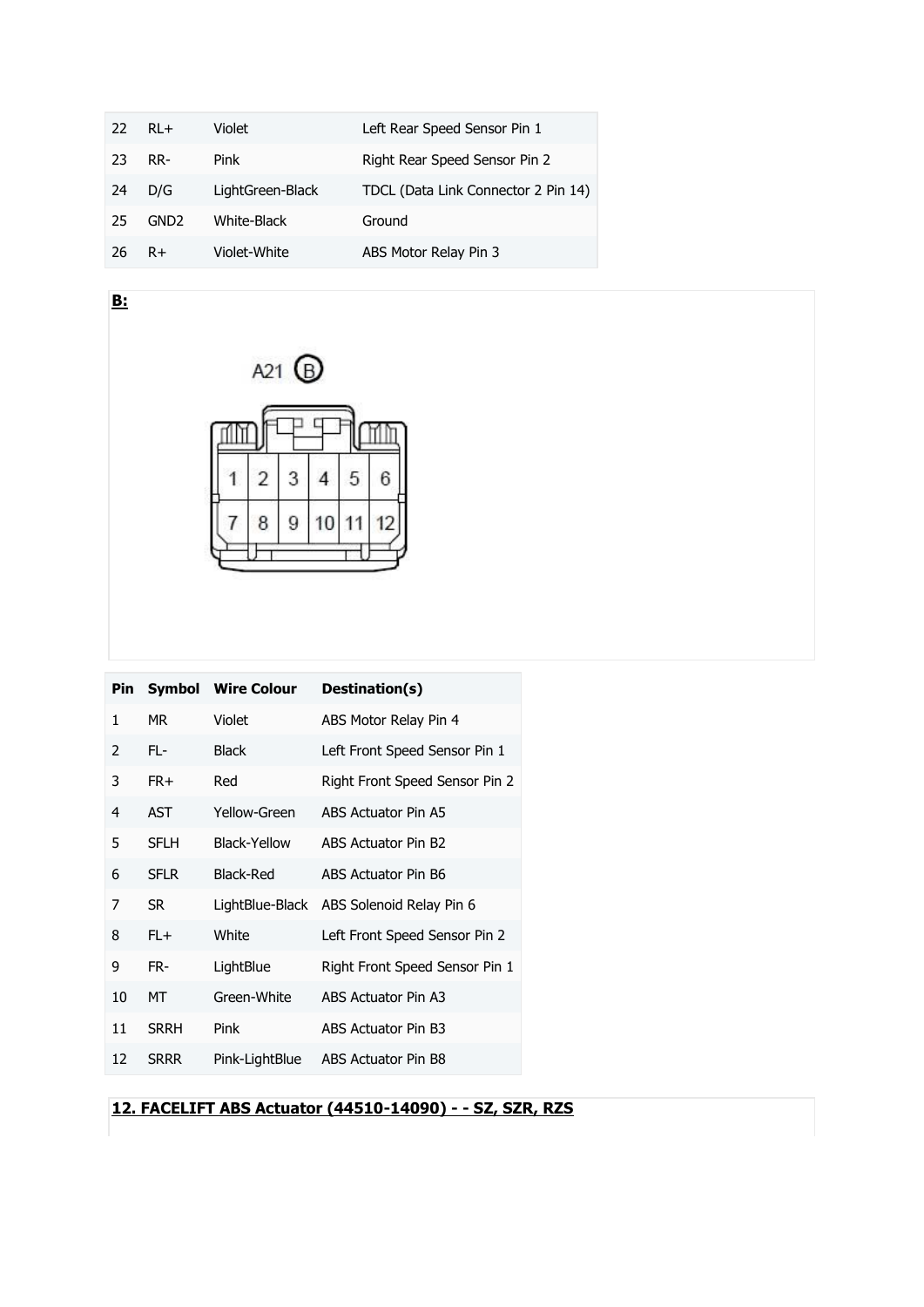

| Pin |     | <b>Symbol Wire Colour</b> | Destination(s)     |
|-----|-----|---------------------------|--------------------|
|     | GND | White-Black               | Ground             |
| 2   | BМ  | LightBlue                 | ABS Motor Relay A2 |
| 3   | мт  | Green-White               | ABS ECU Pin A9     |
| 4   | BS  | LightBlue-White           | ABS Motor Relay B5 |
| 5   | AST | Yellow-Green              | ABS ECU Pin A16    |



**A:**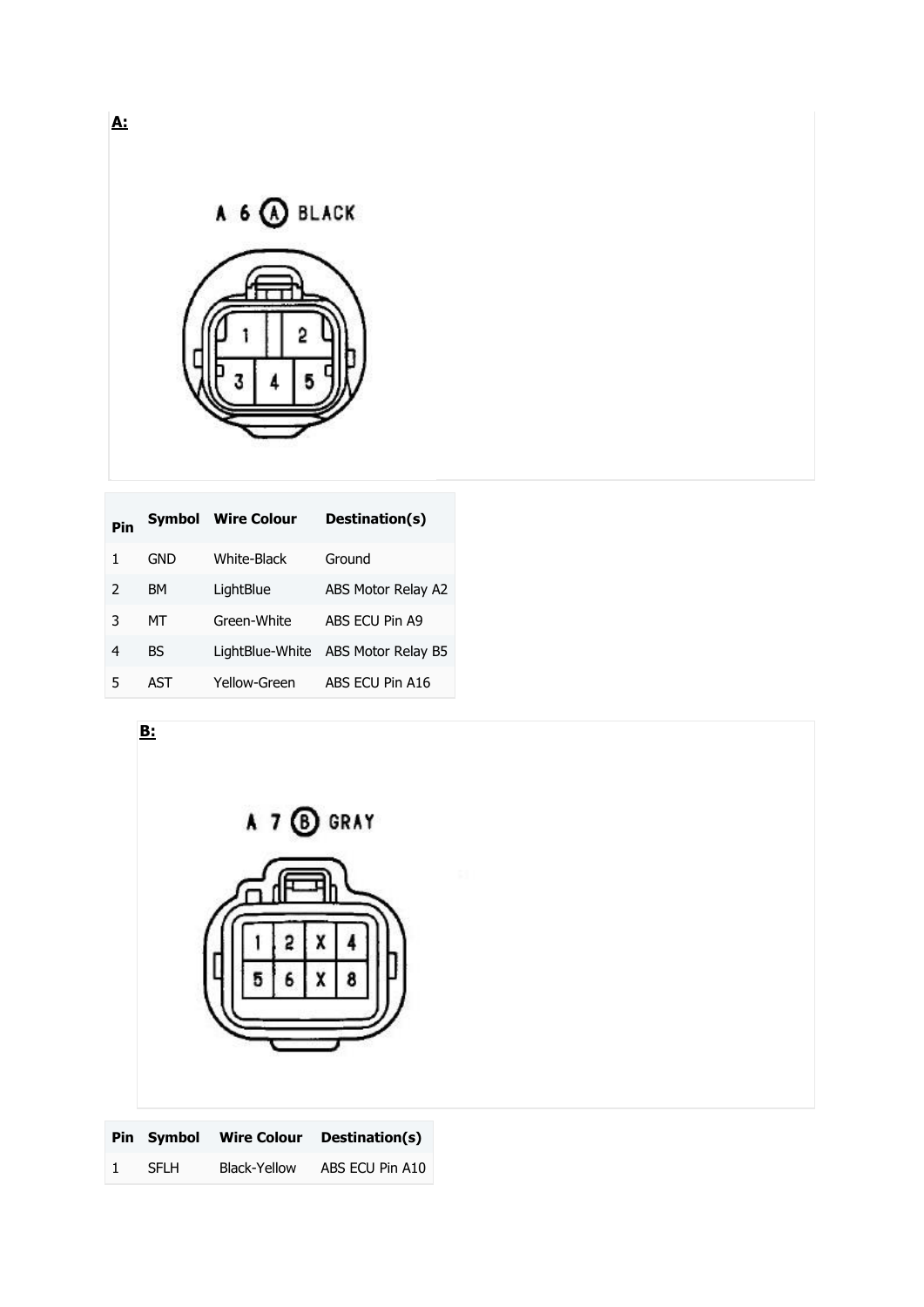| 2 | <b>SFRH</b>    | Yellow                | ABS ECU Pin A4                 |
|---|----------------|-----------------------|--------------------------------|
| 3 | <b>Unknown</b> | Green                 | Unknown                        |
| 4 | <b>SRH</b>     | Pink                  | ABS ECU Pin A21                |
| 5 | SFI R          | Black-Red             | ABS ECU Pin A11                |
| 6 | <b>SFRR</b>    | Yellow-Red            | ABS ECU Pin A1                 |
| 7 | <b>Unknown</b> | Red-LightBlue Unknown |                                |
| 8 | <b>SRR</b>     |                       | Pink-LightBlue ABS ECU Pin A22 |

#### **13. FACELIFT ABS Actuator (44510-14100) – RZ A:**



| Pin.          |           | <b>Symbol</b> Wire Colour | Destination(s)                           |
|---------------|-----------|---------------------------|------------------------------------------|
|               | GND       | <b>White-Black</b>        | Ground                                   |
| $\mathcal{P}$ | <b>BM</b> | LightBlue                 | ABS Motor Relay Pin 2                    |
| 3             | МT        | Green-White               | ABS ECU Pin B10                          |
| 4             | <b>BS</b> |                           | LightBlue-White ABS Solenoid Relay Pin 3 |
| 5             | AST       | Yellow-Green              | ABS FCU Pin B4                           |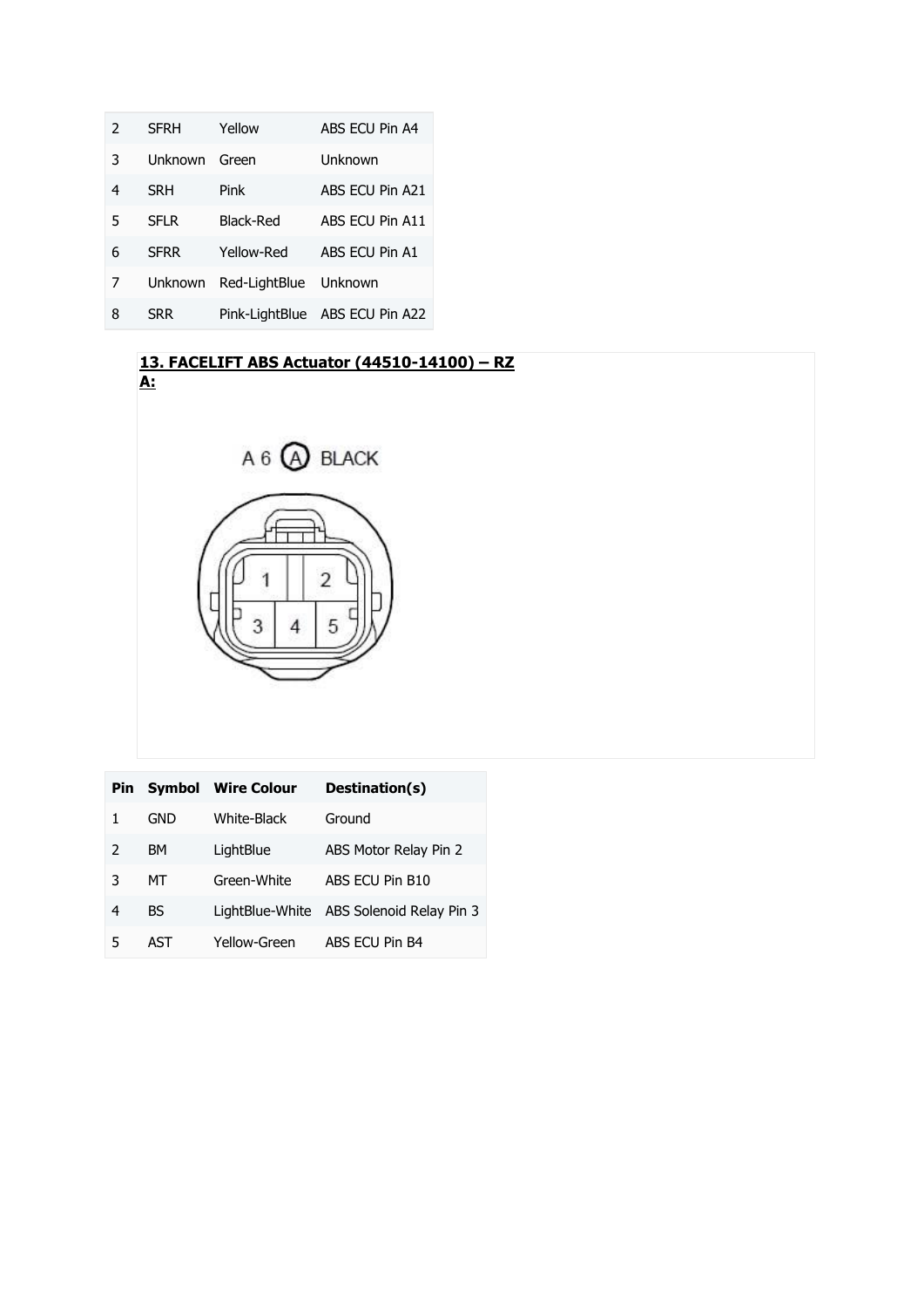

| <b>Pin</b>    | <b>Symbol</b> | <b>Wire Colour</b> | Destination(s)  |
|---------------|---------------|--------------------|-----------------|
| 1             | <b>SFRH</b>   | Yellow             | ABS FCU Pin A2  |
| $\mathcal{P}$ | <b>SFLH</b>   | Black-Yellow       | ABS ECU Pin B5  |
| 3             | SRI H         | Pink-Black         | ABS ECU Pin A15 |
| 4             | <b>SRRH</b>   | Pink               | ABS ECU Pin B11 |
| 5             | <b>SFRR</b>   | Yellow-Red         | ABS FCU Pin A1  |
| 6             | SFI R         | <b>Black-Red</b>   | ABS ECU Pin B6  |
| 7             | <b>SRLR</b>   | Red-LiahtBlue      | ABS ECU Pin A14 |
| 8             | SRRR          | Pink-LightBlue     | ABS ECU Pin B12 |

## **14. FACELIFT ABS Relay (88263-35090) - SZ, SZR**

**A:**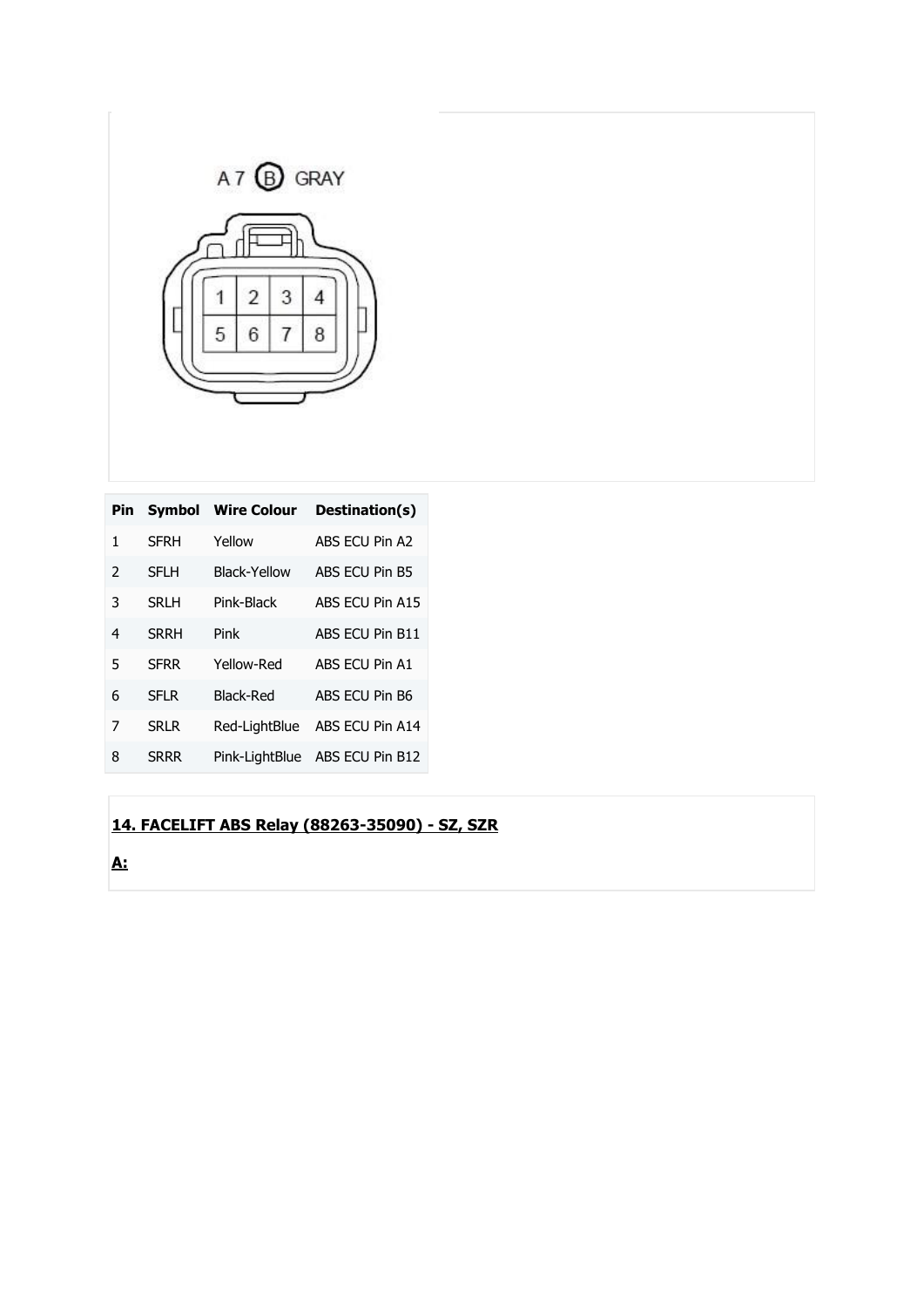| GRAY |
|------|
|      |
|      |
|      |
|      |

| Pin.         |           | Wire Colour Destination(s)       |
|--------------|-----------|----------------------------------|
| $\mathbf{1}$ | Red       | ABS Fuse No1. & ABS Relay Pin B2 |
| 2            | LightBlue | ABS Actuator Pin A2              |
| 3            |           | Violet-White ABS ECU Pin A8      |
|              | Violet    | ABS ECU Pin A7                   |
|              |           |                                  |

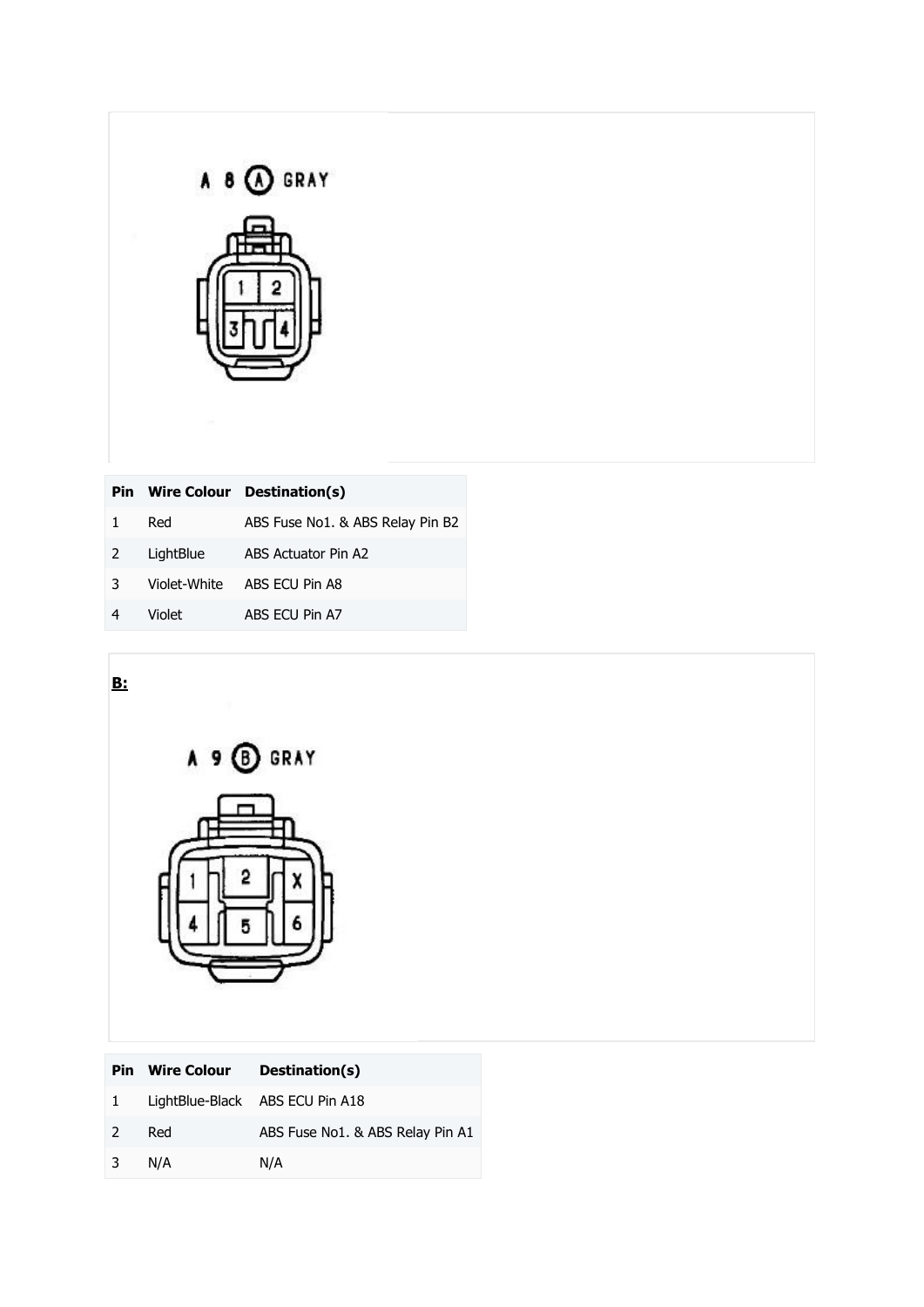- Black-Red Data Link Connector1 Pin 23
- LightBlue-White ABS Actuator Pin A4
- White-Black Ground

## **15. FACELIFT ABS Relays - RZS, RZ - ABS Motor Relay (88263-24020)**

|              |           | Pin Wire Colour Destination(s)                          |
|--------------|-----------|---------------------------------------------------------|
| $\mathbf{1}$ | Red       | ABS Fuse No1. & ABS Solenoid Relay Pin 1                |
| <sup>2</sup> | LightBlue | ABS Actuator Pin A2                                     |
| 3            |           | Violet-White ABS ECU Pin A26 & ABS Solenoid Relay Pin 4 |
|              |           |                                                         |

Violet ABS ECU Pin B1

## **16. ABS Solenoid Relay (88263-24030)**

|   | <b>Pin</b> Wire Colour | Destination(s)                          |  |
|---|------------------------|-----------------------------------------|--|
| 1 | Red                    | ABS Fuse No1. & ABS Motor Relay Pin 1   |  |
| 2 | White-Black            | Ground                                  |  |
| 3 |                        | LightBlue-White ABS Actuator Pin A4     |  |
| 4 | Violet-White           | ABS ECU Pin A26 & ABS Motor Relay Pin 3 |  |
| 5 | Black-Red              | Data Link Connector1 Pin 23             |  |
| 6 |                        | LightBlue-Black ABS ECU Pin B7          |  |

## **17. FACELIFT Deceleration Sensor (89441-20050) – RZ A:**



|               |             |              | Pin Symbol Wire Colour Destination(s) |
|---------------|-------------|--------------|---------------------------------------|
| $\mathbf{1}$  | GL 1        | Red          | ABS ECU Pin A4                        |
| $\mathcal{L}$ | <b>GGND</b> | Green        | ABS ECU Pin A17                       |
| 3             | VGS         | <b>Black</b> | ABS ECU Pin A3                        |